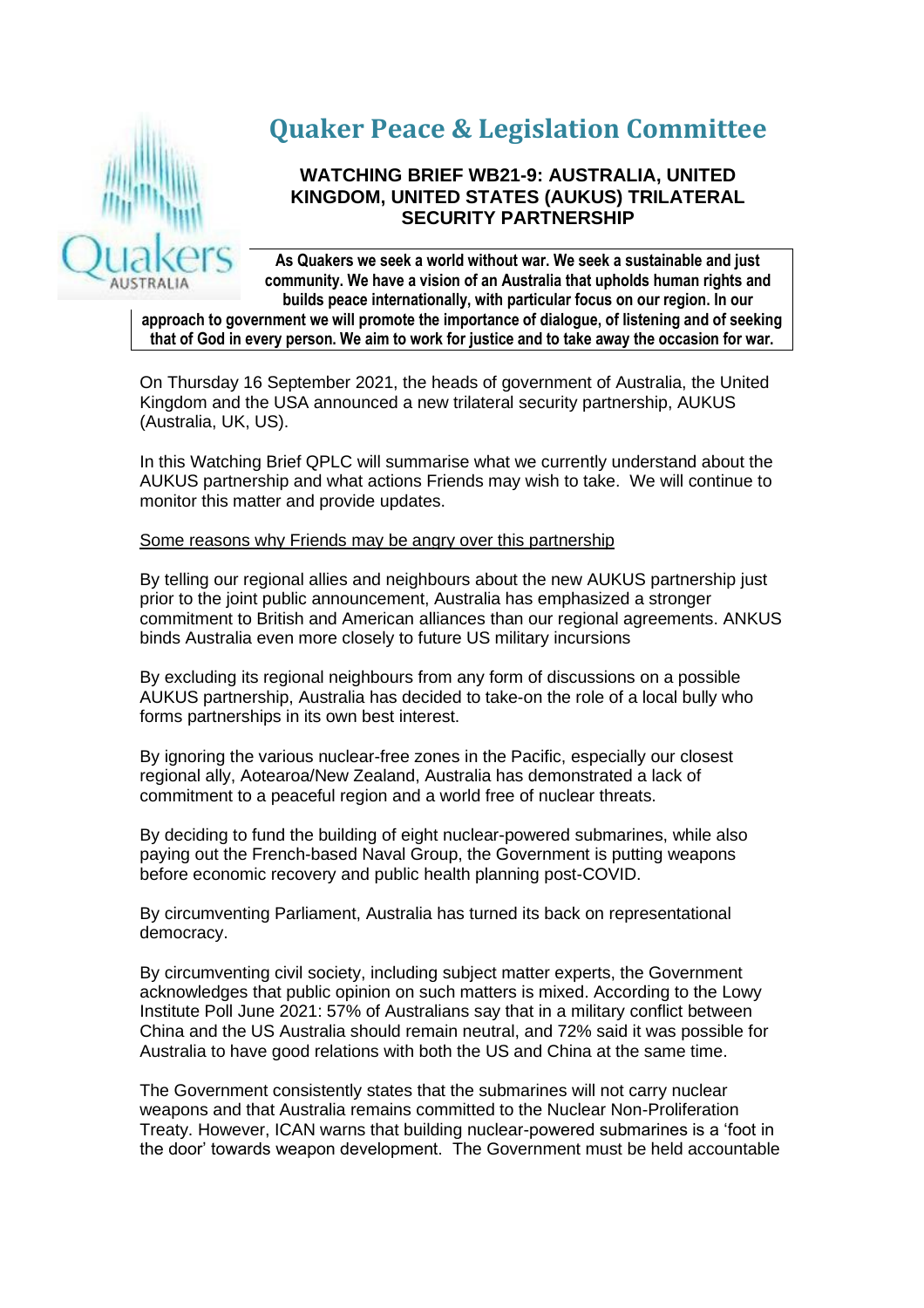for all nuclear-related activity including the initial transport of fuel from the US and the UK.

This partnership shifts Australia's military posture from defensive to offensive, and is most likely to be seen by China as a pre-emptive threat to its sovereign rights.

## **QPLC ENCOURAGES FRIENDS TO TAKE ACTION**

**Write** your local MP and Senator as soon as you can. Parliament is not due to resume until

18 October, so if you want to send a letter rather than **an email** use the local address, and if you want to phone their office use the local number. Contact details can be found at

[https://www.aph.gov.au/Senators\\_and\\_Members/Guidelines\\_for\\_Contacting\\_Senato](https://www.aph.gov.au/Senators_and_Members/Guidelines_for_Contacting_Senators_and_Members) [rs\\_and\\_Members](https://www.aph.gov.au/Senators_and_Members/Guidelines_for_Contacting_Senators_and_Members) 

You may wish to:

1. Express your disagreement with the strategic military path the Government has mandated without Parliamentary engagement.

2. Question the future of Australia's role in the region

3. Demand more that rhetoric in managing the safety for the environment and Australians in the transportation of, and building around, nuclear fuel reactors.

4. Ask how, in the light of Australian life lost in Afghanistan and the aftermath of withdrawing from the country, the Government can commit to blindly following the United States into military activity in our own backyard.

5. Call on your Parliamentarian to demand their right to debate the future of the AUKUS partnership when Parliament resumes.

Information about writing letters and engaging with politicians and other influencers can be found on the Peace in Action page on the AYM website at <https://www.quakersaustralia.info/peace-action-resources>

Reach out to your networks and encourage them to engage with others on this matter

There are many petitions circulating including: Friends of the Earth [https://www.foe.org.au/nonuclearsubs,](https://www.foe.org.au/nonuclearsubs) IPAN is calling for people to sign the petition at Change.org

Use social media

**Soundbites** 

• New Zealand Prime Minister Jacinda Ardern has already stated that nuclear powered submarines, built in Australia, would not be allowed in New Zealand waters.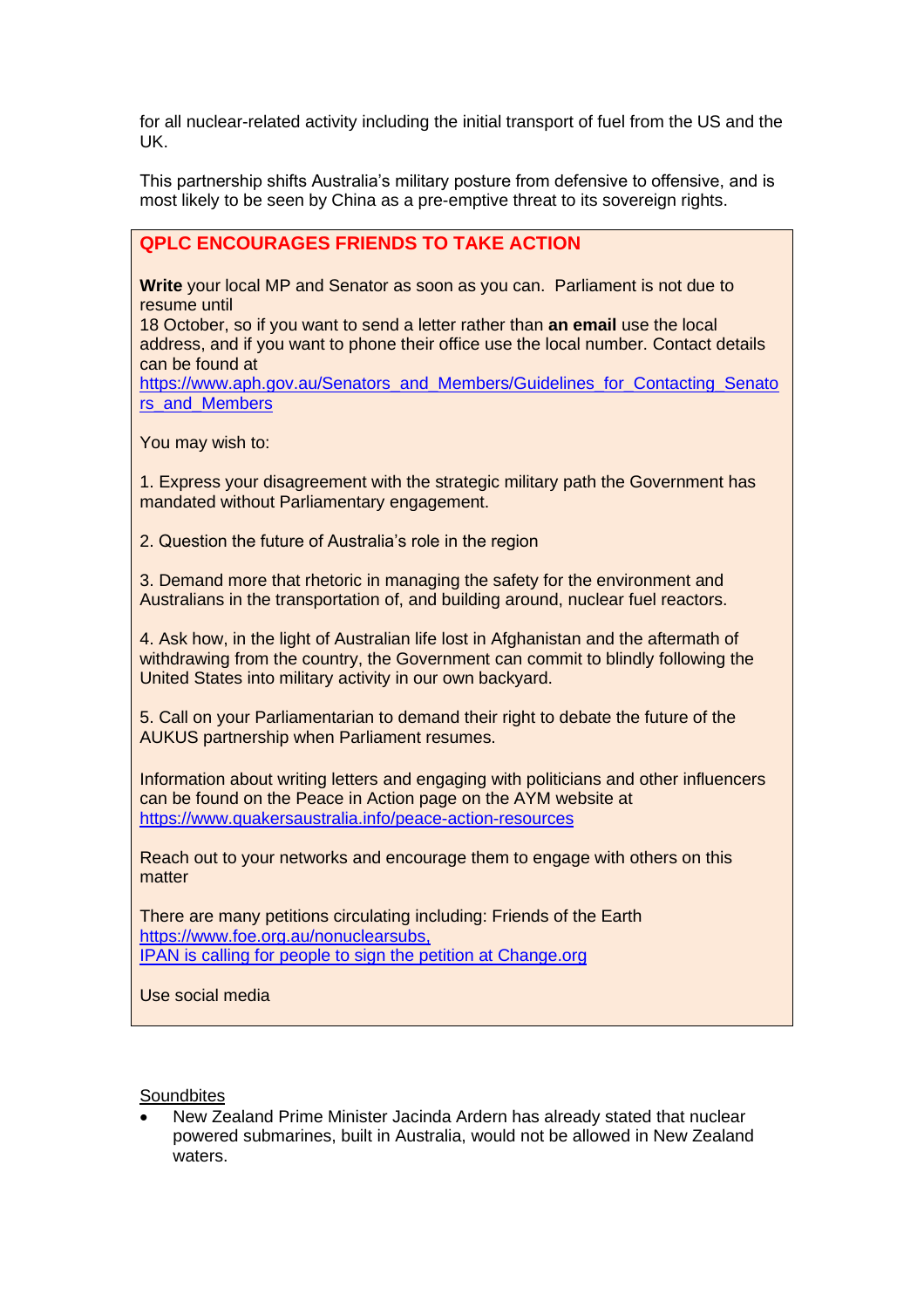- The primary purpose of the partnership is to send a clear message to China about the future of the Indo-Pacific. 'This really shows that all three nations are drawing a line in the sand to start and counter [China's] aggressive moves' (Guy Boekenstein, Asia Society Australia, BBC News 17 September 2021)
- It is expected that the building of the first submarine will commence this year and the be in the water before the end of the next decade. There have been suggestions that until Australia's own nuclear-powered submarine was in the water, the US may be planning to operate some of its Virginia class nuclearpowered submarines from Perth's naval base, HMAS Stirling.
- The National Security Committee, Ministers of Defence, the Attorney-General and the Minister for Home Affairs were consulted The Leader and other senior members of the Opposition were briefed prior to the public announcement.
- China has accused the three countries of having a 'cold war mentality' and 'warned they would harm their own interests unless it was dropped'. (The Guardian)
- Publicly released costs: \$6.4 billion to maintain and extend life of the Collins fleet, including 1300 jobs in SA, \$5.1 billion in upgrades to Hobart Class destroyer combat management systems (300 more jobs in Adelaide), \$1b for a sovereign guided weapons manufacturing enterprise, terminating the French based Naval Group contract may cost taxpayers up to \$400m (Tillett below).
- Given the close proximity to major cities and critical water systems, it is essential that the Government put in place rigorous, accountable and transparent environmental monitoring and protection measures. Civil society must be engaged on these processes and the EPA South Australia needs to be sufficiently resourced to engage in this work with federal government agencies. Such legally binding measures should cover the bioregion, including Australia's commitments under the Law of the Sea to protect coastal and nearby ocean environments.

Key planks of AUKUS

- The US and UK will share nuclear technology knowledge with Australia and within 18 months have plans underway to **build at least eight nuclear-powered submarines in Adelaide.** The nuclear reactors will be brought from the US or UK, transportation of which will need to be carefully monitored. As a result of this decision, the Government has ended its \$90b contract with French-based Naval Group to build 12 conventionally-powered submarines. It's generally felt that this project had gone over budget and is behind schedule. Significantly, the submarines will have 'interoperability, commonality, joint capability and serve mutual purposes' – generally this means that military equipment or groups will have shared features be able to operate in conjunction with each other. Facilities in Adelaide would be able to provide support for other AUKUS submarines. This could increase the capacity of British and American submarine (and possibly other naval vessels) to operate in the region.
- **Military intelligence** will be shared, including cyber security and artificial intelligence, which will be enhanced through partners' expertise in quantum technologies and undersea capabilities. Quantum technologies are critical for data transmission, fine measurements and imaging.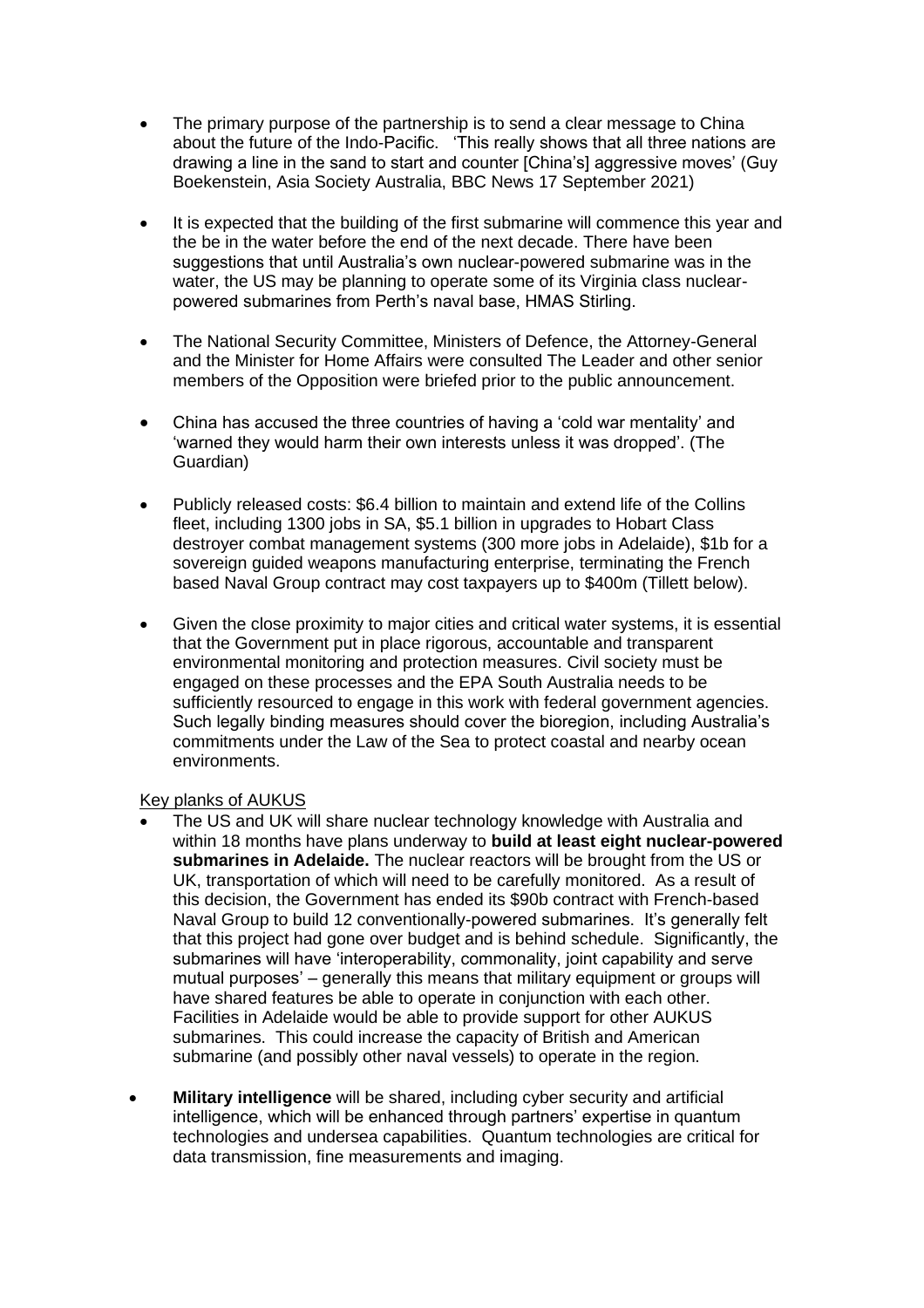- **Foster deeper integration of security and defense-related science technology, industrial bases and supply chains.** These points may not be getting the headlines of building nuclear-powered submarines, but are critical in long-distance tactical warfare.
- In his media release, the Prime Minister states that the Government will work to ensure that people and skills developed under the existing submarine building program will not be lost, including through a **new Sovereign Shipbuilding Talent Pool.**

#### **As is often the case in media statements, the details at the end also matter.**

The Prime Minister stated that the Government will acquire additional long-range strike capabilities through the coming decade to deliver 'strike effects across our air, land and maritime domains', including:

- Tomahawk Cruise Missiles
- Joint Air-to-surface Standoff Missiles with an extended range of 900km
- Long-Range Anti-Ship Missiles , also extended range
- Continuing collaboration with US to develop hypersonic missiles which can use either conventional or nuclear warheads, travel at more than Mach 5 or 1.7 kilometers per second (Sydney to Melbourne in seven minutes). Their speed and maneuverability make them very difficult to detect, track, target and engage – or even to confirm the intended target. More concerns are listed below.
- Precision strike guided missiles for land forces, capable of destroying, neutralizing and suppressing diverse targets from over 400km
- Accelerating \$1 billion for a sovereign guided weapons manufacturing enterprise to build weapons in Australia.

### Resources

Joint Leaders Statement on AUKUS, 16 September 2021 <https://www.pm.gov.au/media/joint-leaders-statement-aukus>

Australia PM Media Statement 16 September 2021 [https://www.pm.gov.au/media/australia-pursue-nuclear-powered-submarines](https://www.pm.gov.au/media/australia-pursue-nuclear-powered-submarines-through-new-trilateral-enhanced-security)[through-new-trilateral-enhanced-security](https://www.pm.gov.au/media/australia-pursue-nuclear-powered-submarines-through-new-trilateral-enhanced-security)

Australia PM Press Conference 16 September 2021 <https://www.pm.gov.au/media/press-conference-canberra-act-24>

Aukus: China denounces US-UK- Australia pact as irresponsible. BBC News 17 September 2021

<https://www.bbc.com/news/world-58582573>

Australian Government Department of Defence Twitter.

Australian Government Minister of Defence media release 16 September 2021, 'Key naval projects confirmed for South Australia. [https://www.minister.defence.gov.au/minister/peter-dutton/media](https://www.minister.defence.gov.au/minister/peter-dutton/media-releases/key-naval-projects-confirmed-south-australia)[releases/key-naval-projects-confirmed-south-australia](https://www.minister.defence.gov.au/minister/peter-dutton/media-releases/key-naval-projects-confirmed-south-australia)

Behm, Allan (Director, International and Security Affairs Program, Australia Institute) 'The ultimate alchemy: transforming Pandora's box into a can of